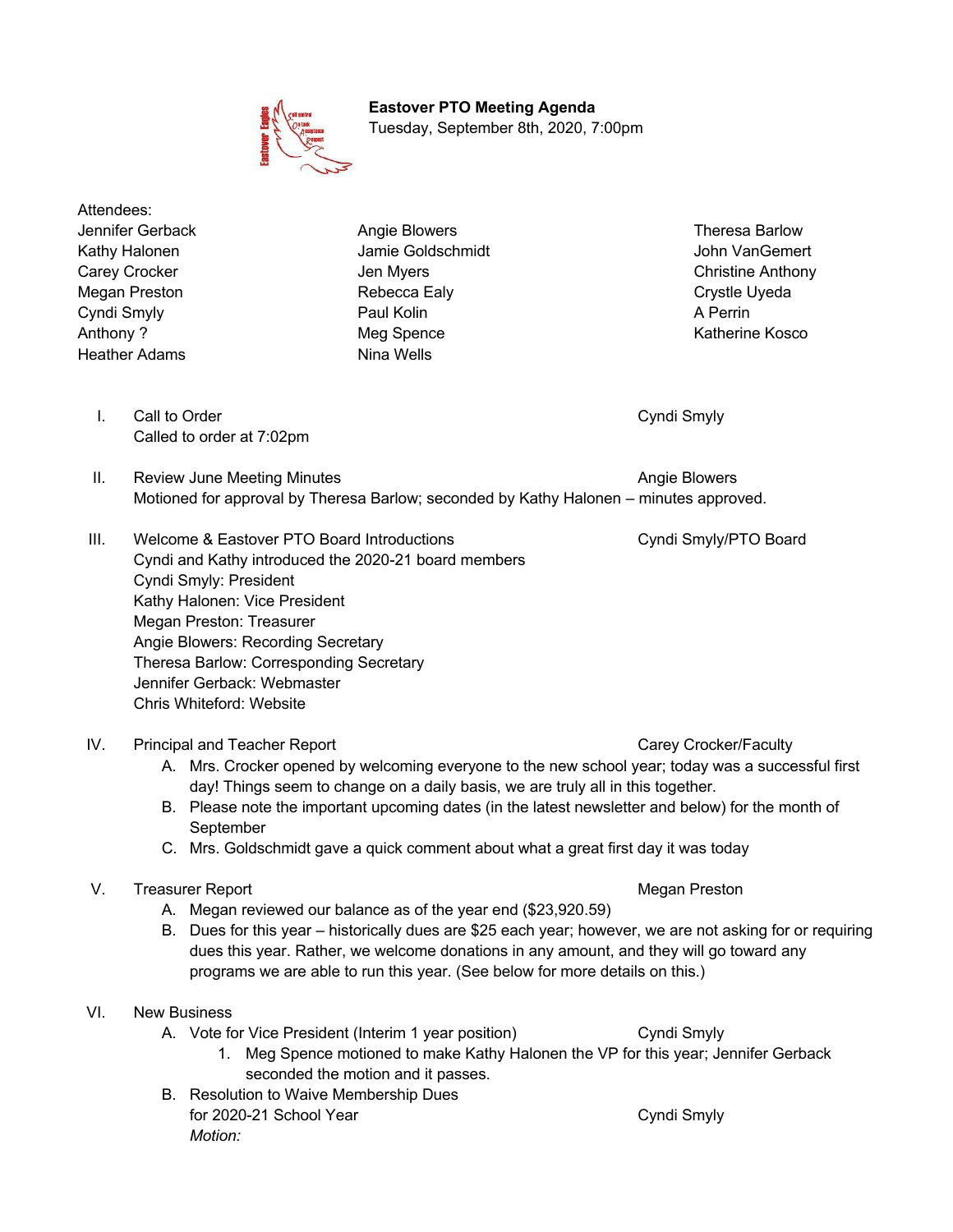Whereas, The Eastover PTO is able to fully operate on the funds currently in its account; Whereas, Many families may be negatively financially impacted by the pandemic;

Whereas, the Eastover PTO Board of Directors wishes to relieve financial burden for Members of the Eastover PTO;

*Resolved*, That dues for the 2020-2021 school year shall be \$0.00; and

*Resolved,* That all Members in good standing on June 12, 2020 shall remain in good standing from September 8, 2020 through June 18, 2021; and

*Resolved*, That all New Members shall be considered in good standing through June 18, 2021. Kathy Halonen motioned to pass this resolution; Jennifer Gerback seconded the motion and it passes.

# VII. Committee Updates

A. Virtual Fun Run - Friday, 9/25 Lauren Schroeder

Typically this is our big fundraiser for the year; this year we are looking to make this a virtual, community building event; perhaps something like a scavenger hunt (similar to the one the Pancake Dash committee did in the spring)

Christine Anthony commented that perhaps we should work with East Hills and include  $4<sup>th</sup>$  and  $5<sup>th</sup>$ (and  $6<sup>th</sup>$  and  $7<sup>th</sup>$ ?) graders

Jen Myers commented perhaps adding a drive-up component with popsicles or popcorn would be fun for the students

- B. PTO Monthly Themes (September: Change) Cyndi Smyly This is an endeavor to stay connected as a community, and is something new for this year; we welcome any volunteers who would like to help with this monthly initiative
- C. Halloween Carey Crocker/PTO Board

Nothing has been decided; ideas are being discussed for a community building event, perhaps using the high school to do a trunk or treat; again, volunteers are welcome if anyone is interested in helping with this event.

Theresa Barlow spoke with Beautiful Savior Church on the corner of Adams and Westview and they are willing to let us use their parking lot for a Halloween event.

There are two parent volunteer to help lead this activity. They will work with the PTO and Mrs. **Crocker** 

### D. Yearbook and the control of the control of the Michelle Callahan

Yearbooks from last year still haven't arrived and we don't have a delivery date from Life Touch either; we are considering whether a yearbook for the 20-21 school year is even a possibility; look for an update soon

# VIII. Announcements

A. Sign up for PTO Communications **A.** Sign up for PTO Communications **Jennifer Gerback** 

- 1. E-Blasts: Register at eastoverpto.org, left side; website will be updated as the year gets underway; eblasts will most likely come out on Mondays
- 2. Facebook Group: Eastover Eagles PTO (this is a private page, you must answer 3 questions to get approved, FYI)
- B. Volunteer Opportunities Carey Crocker/Cyndi Smyly Opportunities will be made available as things come up on our calendar – there are immediate opportunities to help with Halloween, monthly theme, and fun run (contact Cyndi or Kathy if interested)

Mrs. Crocker mentioned the Global Education Team (GET) – there are opportunities to serve on this team if interested, both at the district and building level; Parent Advisory Committee may get started again this year and there will be opportunities to get involved here – let Mrs. Crocker know if you may be interested in either opportunity.

C. Q & A from Eastover Parents **Parents Accord Parents/PTO Board**